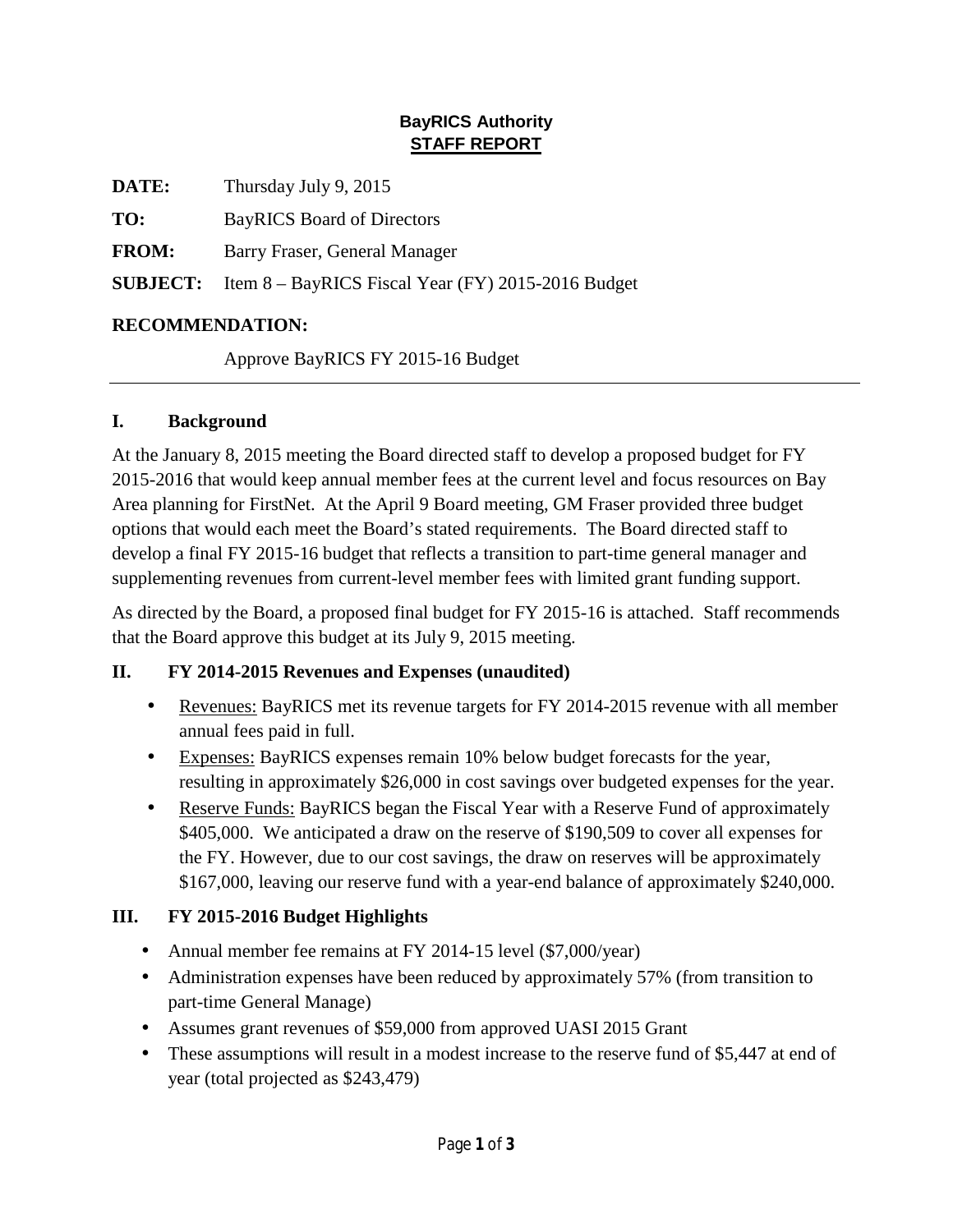- Staff renounces will be focused primarily on Bay Area planning for FirstNet network  $\epsilon$ deployment
- Grant-funded projects (BayLoop and P25 Coordination) are phased out in 2016 due to limited availability of project management resources
- This budget allows the JPA to continue indefinitely at current member fee levels, so long  $\epsilon$ as minimal grant funding is available

## **IV. Staff Recommendation**

Staff recommends that the Board adopt the attached budget for FY 2015-16.